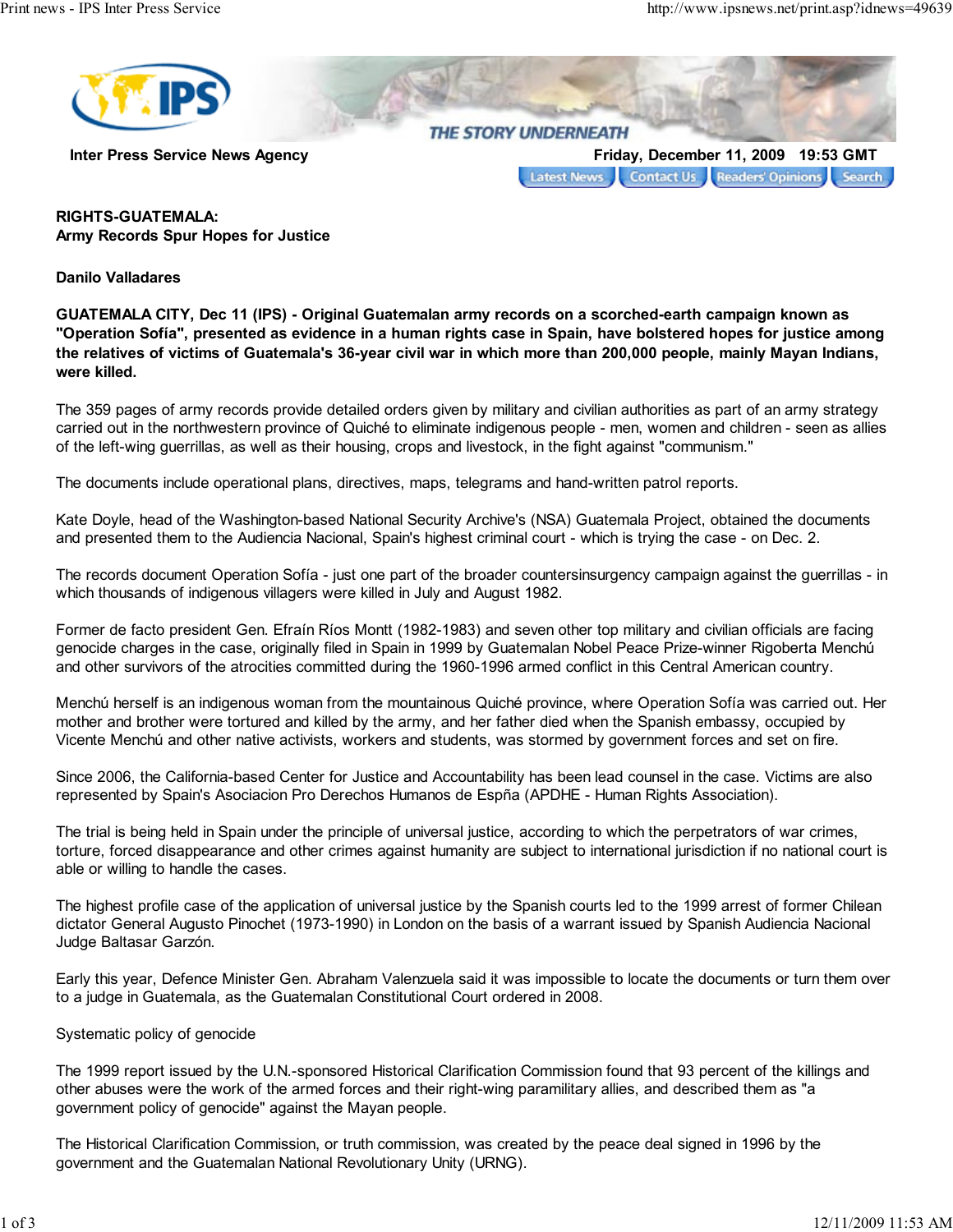Victims' relatives, many of whom have testified in the trial presided by Spanish Judge Santiago Pedraz, say the Operation Sofía documents strengthen their hopes for justice.

"This encourages me to keep fighting, to obtain justice for these communities and bring dignity to the victims," said Manuel Calel, who lost several family members in one of the 327 massacres committed in Quiché according to the U.N.-sponsored truth commission.

A total of 440 Mayan villages were razed to the ground in the 1982-1983 scorched-earth campaign that Operation Sofía formed part of.

"The rest of the people who were affected and myself are trying to bring to justice the people who committed the massacre in Lacamá II," he told IPS, referring to the slaughter of over 200 people in 1982 in his Chichicastenango community in Quiché province.

"We believe it will be achieved, as long as we have the support of the institutions, although sadly in Guatemala the attorneygeneral's office does not bring justice," he said.

The genocide case brought nearly a decade ago by Menchú has moved slowly. In July 2006, Pedraz ordered the arrest without bail of eight Guatemalan army generals and others on charges of torture, illegal detention, state terrorism and genocide.

The accused include former dictators Ríos Montt and his predecessor Romeo Lucas García and successor Óscar Mejía Víctores; former defence minister Ángel Aníbal Guevara; and former police chiefs Germán Chupina and Pedro García.

Of the eight, only Chupina, who died in 2008, and Guevara were arrested in 2006. But they were released in December 2007 when the Constitutional Court ruled that Spain's Audiencia Nacional had no jurisdiction to try people accused of crimes that took place in Guatemala. The rest were never arrested. Lucas García died in exile in Venezuela in 2006 without ever being brought to trial.

"The Operation Sofía documents delivered to Judge Pedraz are part of a strategy to provide evidence in the case, which along with other elements that are being incorporated is making the responsibility of the accused even more obvious," Benito Morales, a lawyer with the Mexico City-based Rigoberta Menchú Foundation, said to IPS.

According to Morales, the evidence in the files presented in the trial in Spain is overwhelming. "The problem here is that the Guatemalan state has staunchly refused to extradite these people," he said.

"In general, the state has assumed an attitude of covering up what happened, because if they wanted to move forward in line with the law they would have to arrest and extradite the accused, or try them (in Guatemala), but they are doing neither," said Morales.

Although no one has yet been brought to justice in the genocide case in Spain, sentences were handed down in the first two cases of forced disappearance to come to trial in Guatemala.

On Dec. 3, retired colonel Marco Antonio Sánchez became the first army officer convicted in connection with forced disappearances. He and three paramilitary officers -known during the civil war as "military commissioners" - were sentenced to 53 years in prison for the October 1981 kidnapping and disappearance of eight peasants.

And in August, another former "military commissioner", Felipe Cusanero, was sentenced to 150 years in prison for the kidnapping and disappearance of six indigenous peasant farmers between 1982 and 1984.

"This is the start of new times, in which there is some kind of light at the end of the tunnel," said Mario Polanco, head of the Mutual Support Group (GAM), a local human rights organisation.

Polanco told IPS that the presentation of the Operation Sofía documents in the trial in Spain, and the two sentences handed down for forced disappearances in Guatemala, are "an important contribution to justice in the country," because "they will help put an end to impunity.

"Although the conditions do not exist for achieving real justice in this country, this lays a foundation so that as international justice moves forward, national justice will continue to be strengthened," he added.